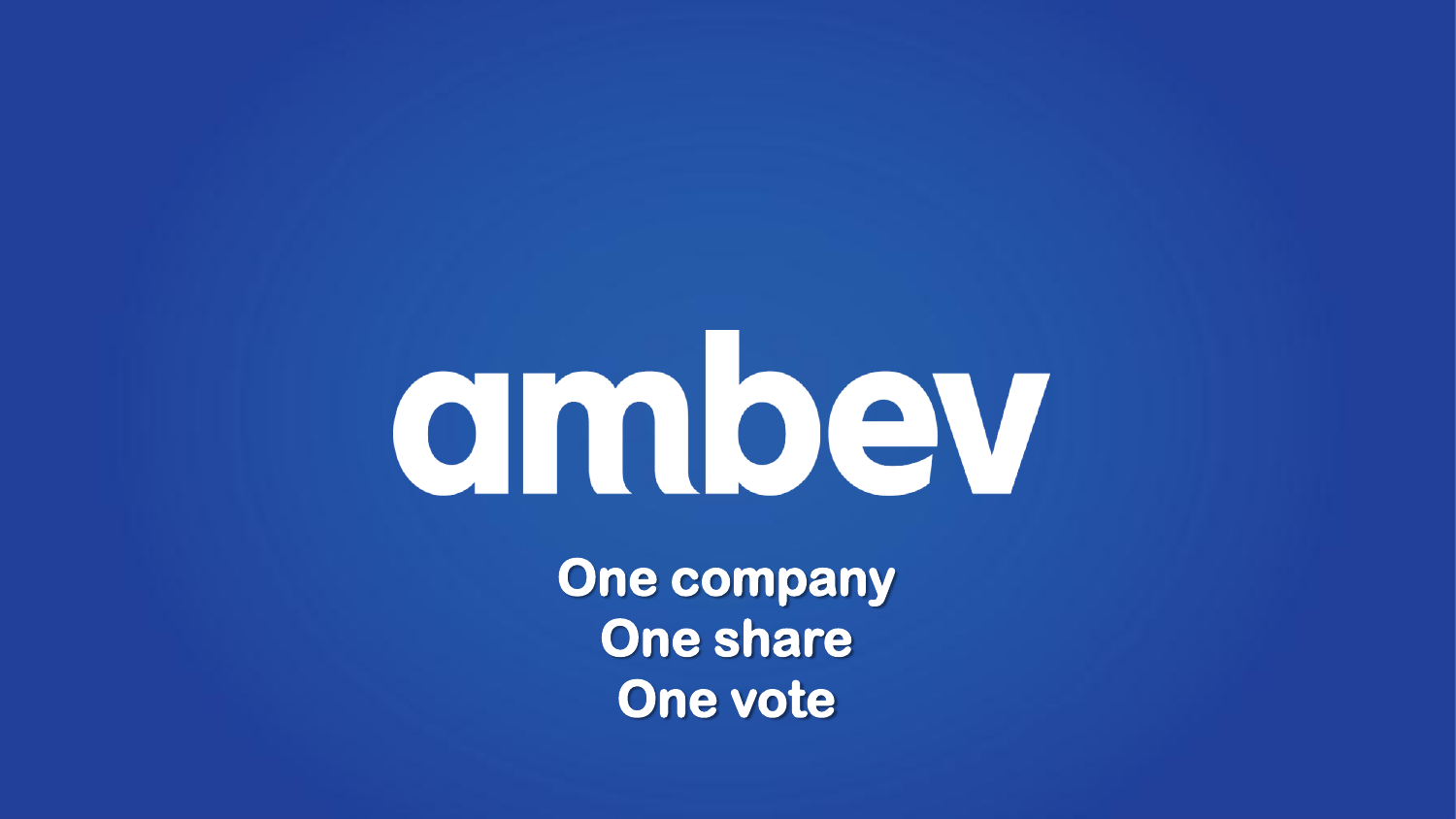#### **Cautionary Note Regarding Forward-Looking Statements:**

Statements contained in this presentation may contain information that is forward-looking and reflects management's current view and estimates of future economic circumstances, industry conditions, company performance, and financial results. Any statements, expectations, capabilities, plans and assumptions contained in this presentations that do not describe historical facts, such as statements regarding the declarations or payment of dividends, the directions of future operations, the implementation of principal operating and financing strategies and capital expenditure plans, the factors or trends affecting financial condition, liquidity or results of operations are forwardlooking statements and involve a number of risks and uncertainties. There is no guarantee that these results will actually occur. The statements are based on many assumptions and factors, including general economic and market conditions, industry conditions, and operating factors. Any changes in such assumptions or factors could cause actual results to differ materially from current expectations. Forward-looking statements speak only as of the date they are made and there is no obligation requiring that this presentation and the forward-looking statements contained herein be updated to reflect changes in the outlook of future market or other conditions.

#### **Additional Information for U.S. Holders:**

This presentation is for informational purposes only and is not an offer to purchase or sell any securities. Unless an exemption from SEC registration is available, the distribution of InBev Part. shares and ADRs to U.S. holders of Ambev shares and ADRs will be made only pursuant to an effective SEC registration statement that InBev Part. intends to file with the SEC.

The Company urges investors to carefully read the SEC registration statement and other documents pertaining to the proposed transaction when they become available, as they will contain important information about such transaction. These documents will be available to investors free of charge on the SEC's website at [www.sec.gov](http://www.sec.gov/) or from the Company.

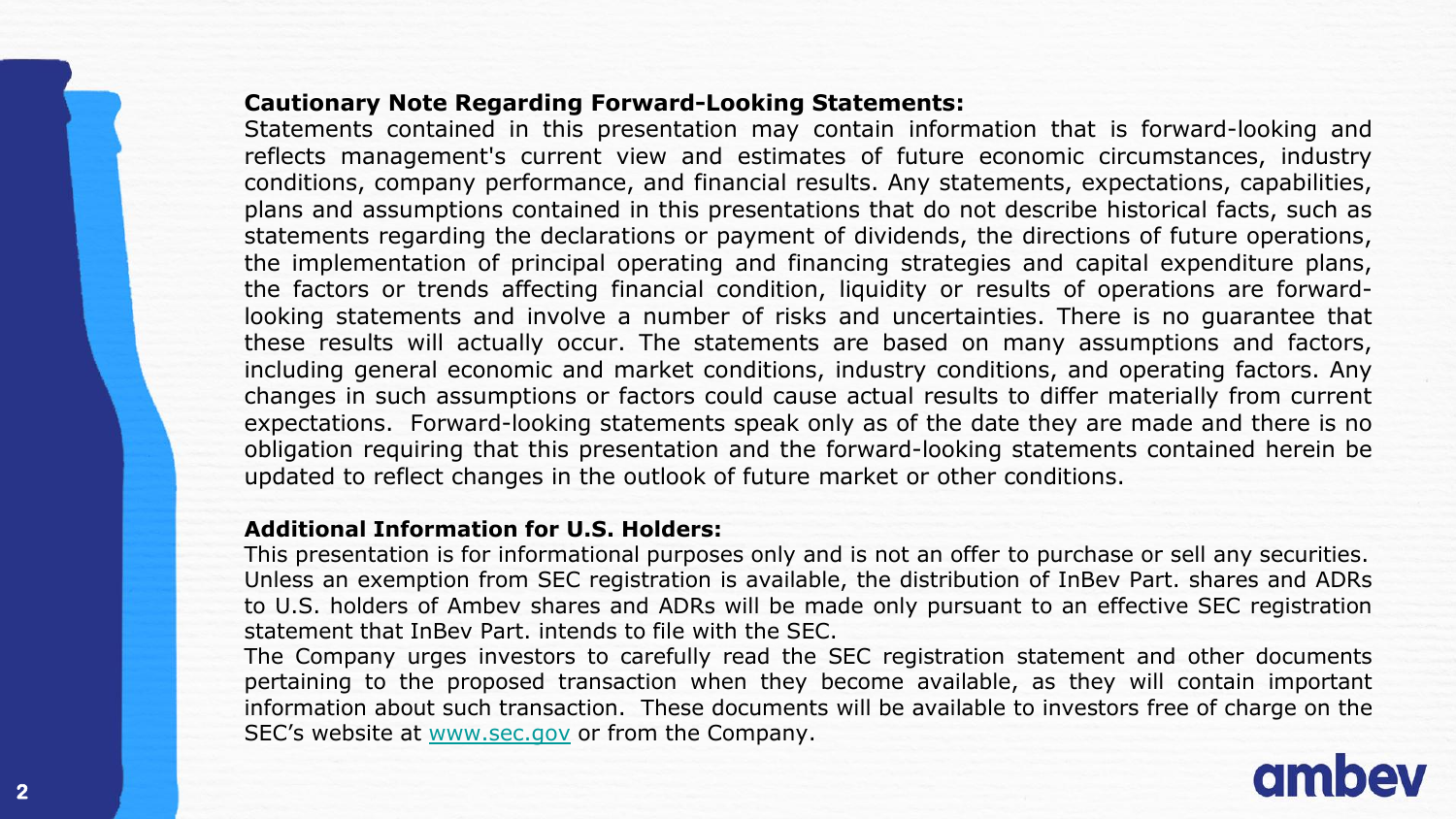### **Overview and rationale of proposed transaction**

**Corporate restructuring pursuant to which "New Ambev" will have a singleclass of shares, with equal voting and economic rights**

## **Main objectives**

**3** 

- **Improve corporate governance**
- **Increase trading liquidity, weight in indexes and shareholder base**
- **Simplify corporate structure**
- **Reduce operating, administrative and financial costs**
- **Increase flexibility to manage capital structure**

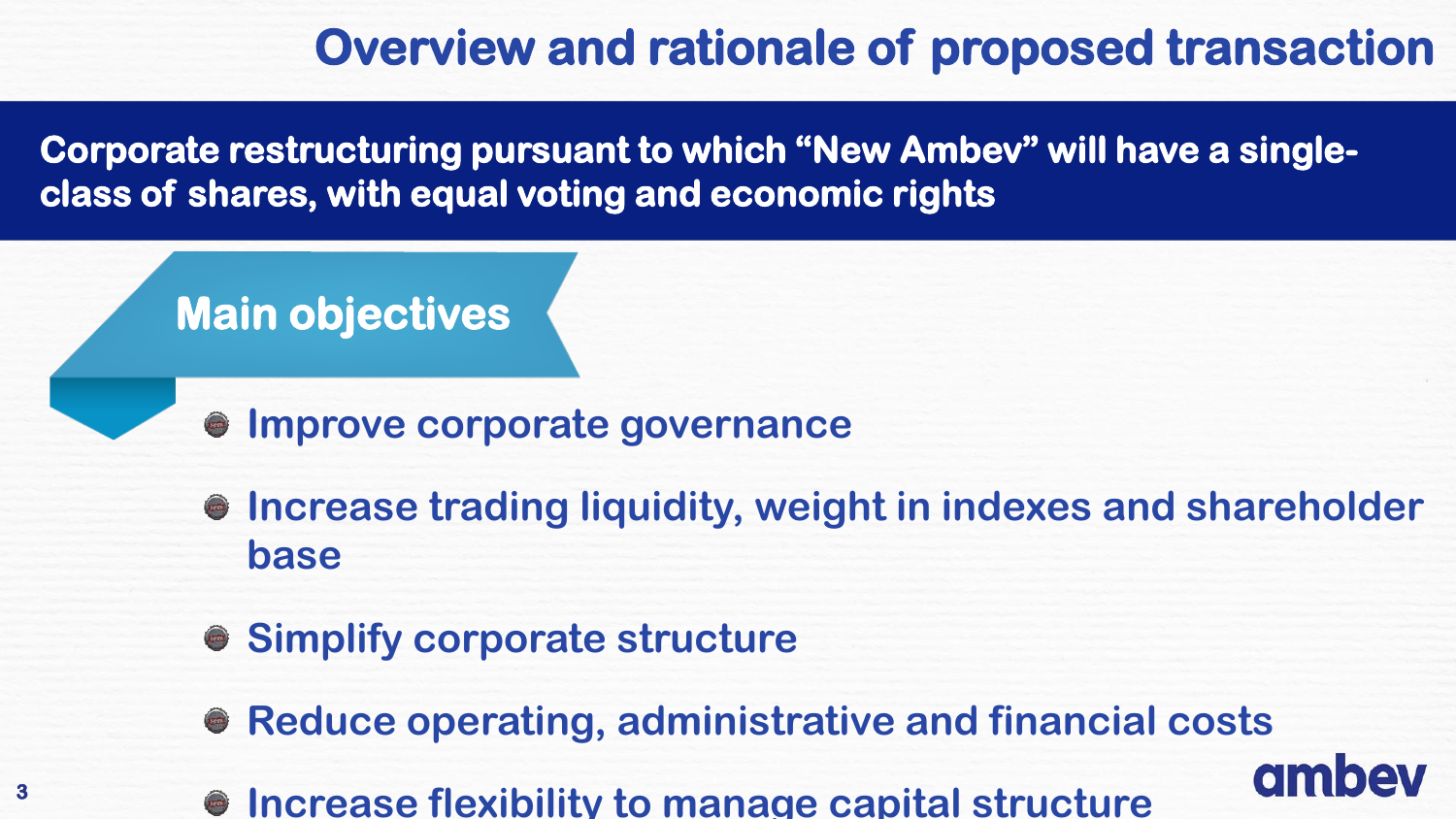### **Transaction & valuation**

**Transaction** 

**Merger of shares of Ambev into Inbev Participações S.A. ("New Ambev")**

**New Ambev to have only common (voting) shares, meeting demand of Ambev shareholders**

# **Valuation**

- **Ambev's common (voting) and preferred (non-voting) shares to be ascribed equal value**
	- **No change in ownership relative to Ambev's current structure**

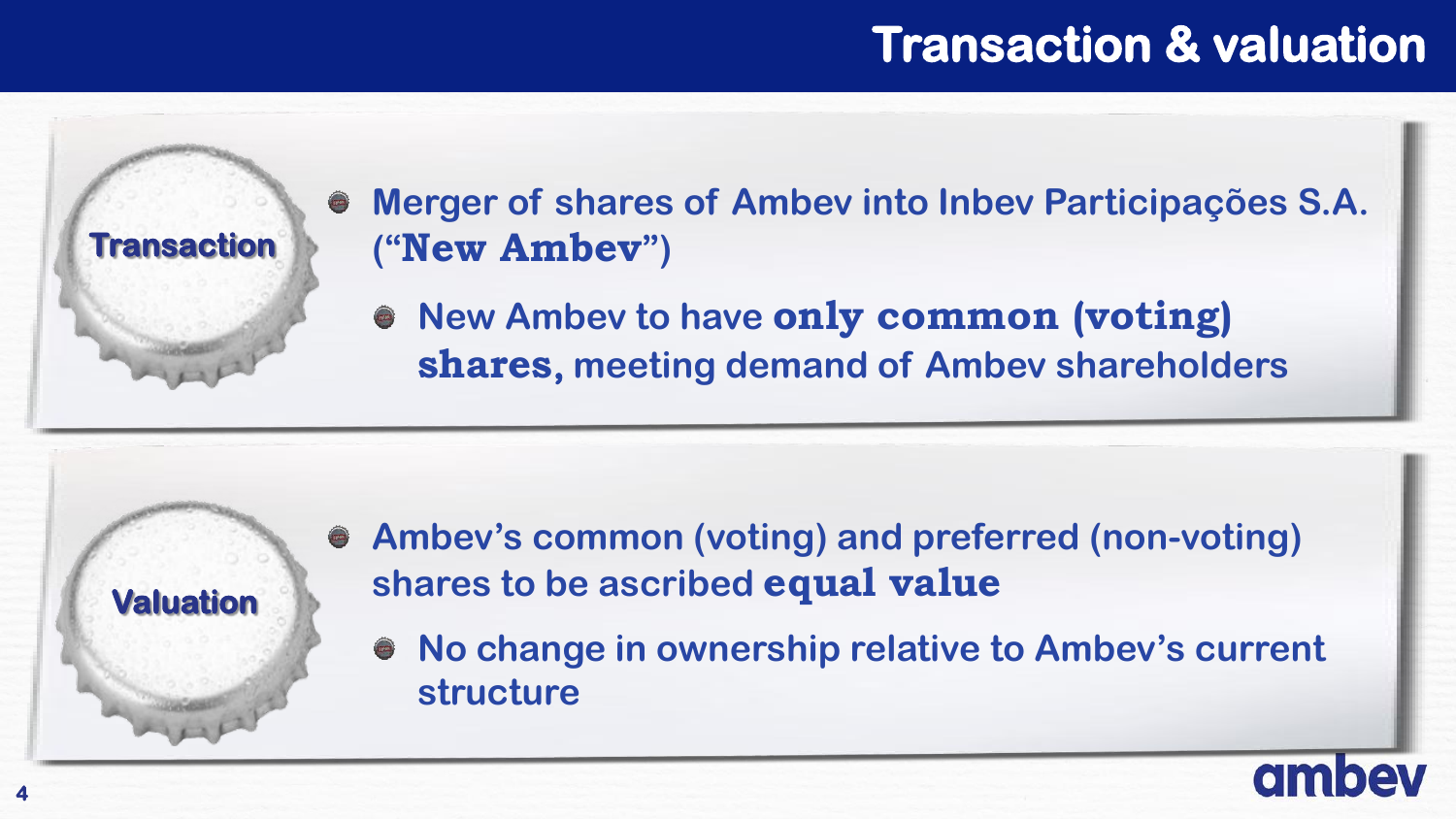#### **Step by step of corporate restructuring**

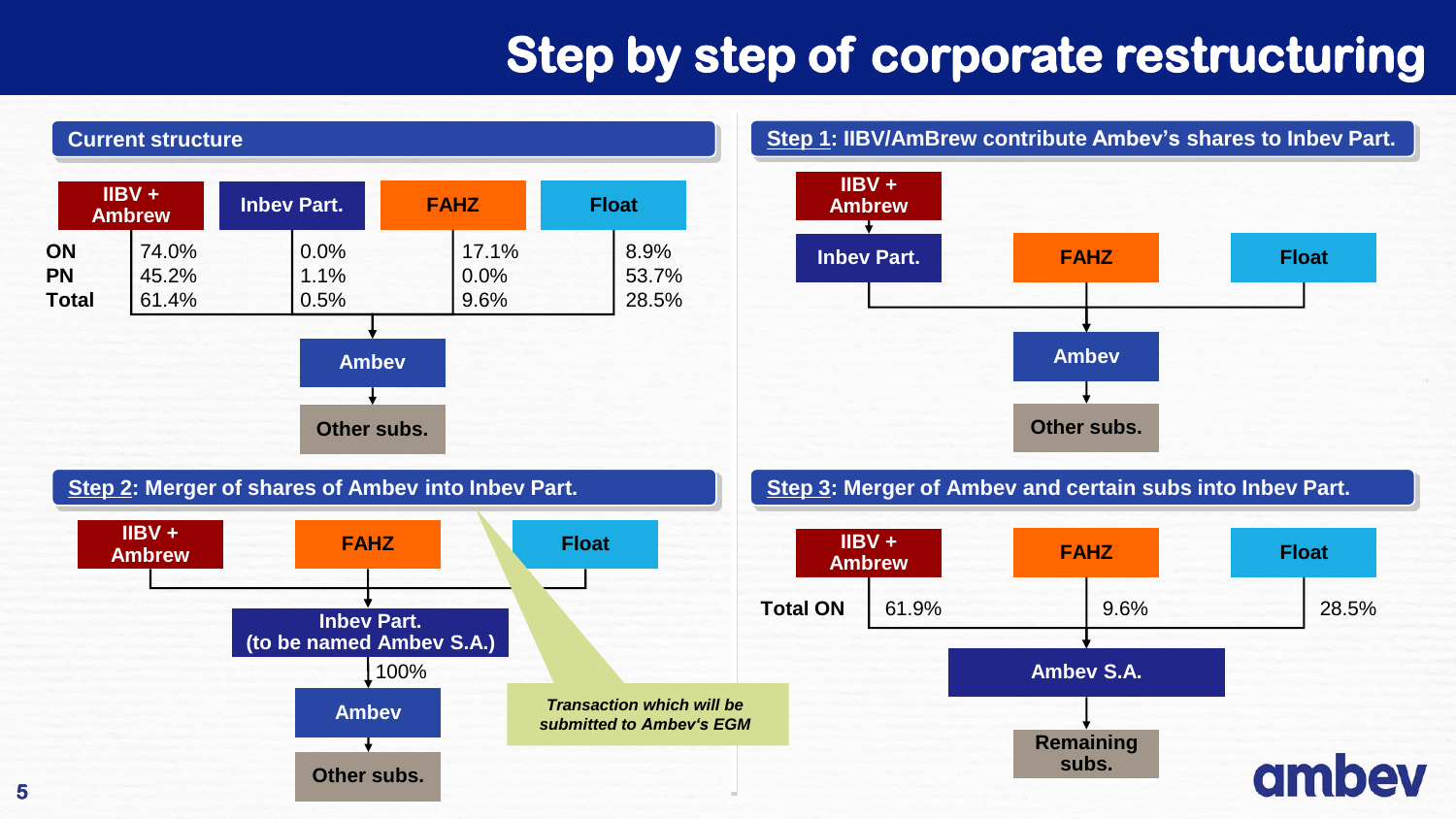#### **"New Ambev" corporate governance**

- **Voting: one share, one vote**
- **Tag-along rights for all shareholders (80%)**
- **Minimum mandatory dividend of 40% of adjusted net income (as compared to 35% for Ambev)**
- **Equal dividends, interest on capital and other capital rights**
- **Two independent Board members**
- **Voting shares and ADRs to trade in BM&F Bovespa & NYSE, respectively**
- **Index representation: iBovespa, IBrX-50, IBrX and MSCI**

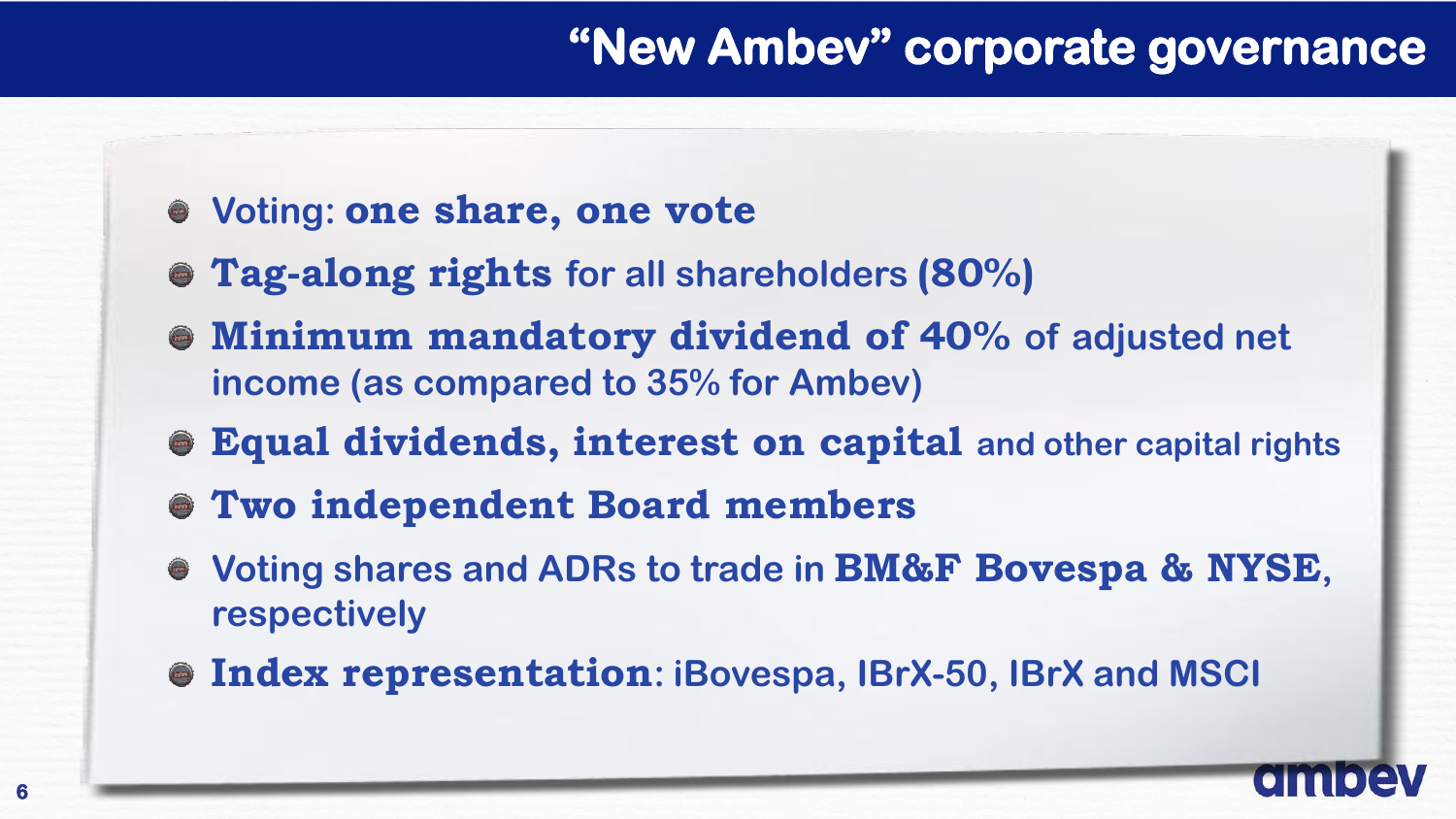#### **Other aspects of proposed transaction**

**Shareholders' Agreement** 

**Shareholders' agreement between Anheuser-Busch Inbev ("AB InBev") entities and the Zerrenner Foundation ("FAHZ") to be maintained in all material aspects**

**Goodwill** 

**Tax benefits from the amortization of** ~**R\$105 million goodwill currently booked at Inbev Part. to be shared with all Ambev shareholders**

**Appraisal rights** 

**Dissident Ambev common shareholders to be granted appraisal rights pursuant to Brazilian law**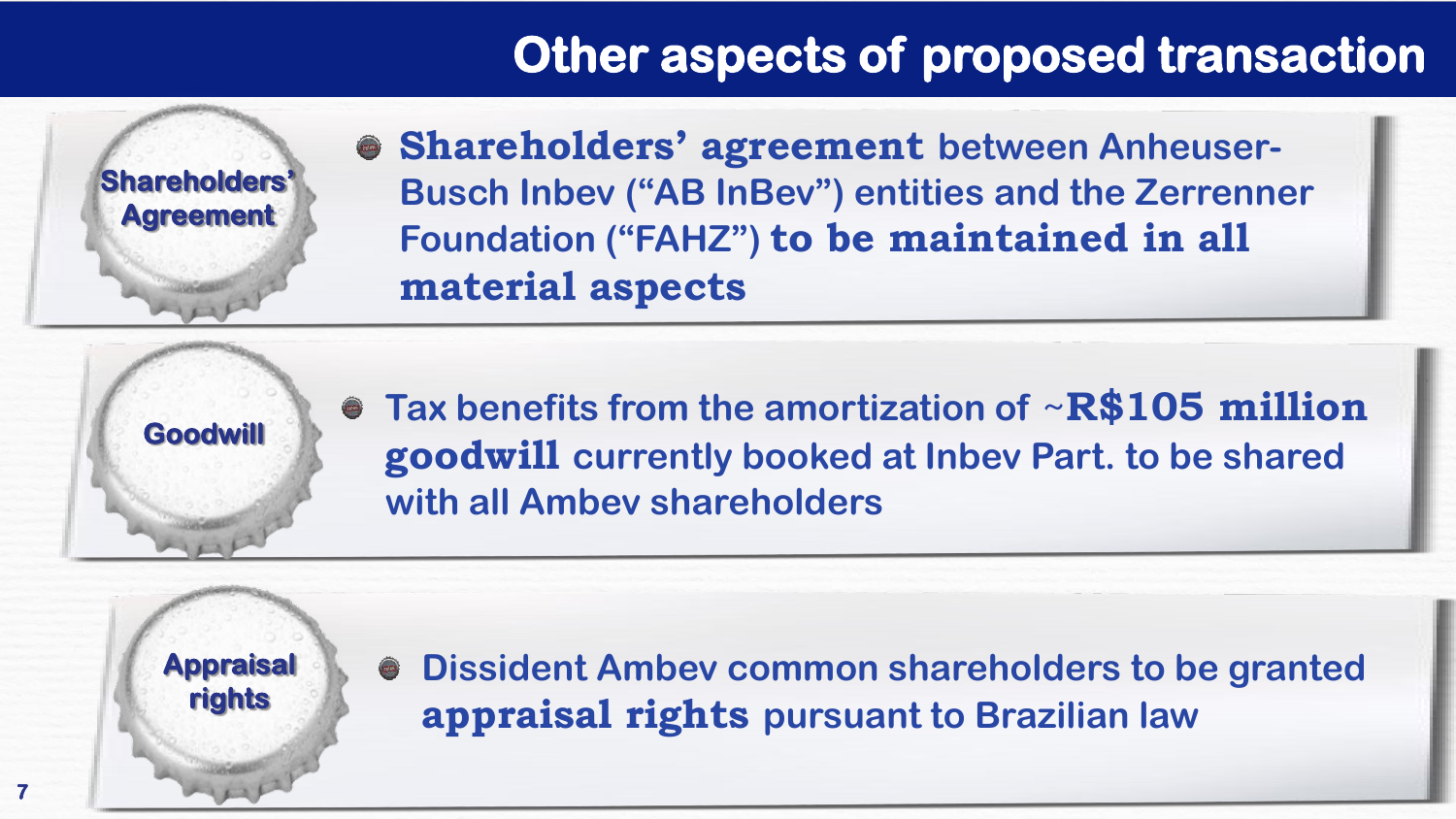### **Approval Process: both classes will participate**



**AB InBev and FAHZ to follow the will of Ambev's minority shareholders, to be expressed separately AB InBev will either not vote or will vote to confirm the decision of minority** 

**shareholders**

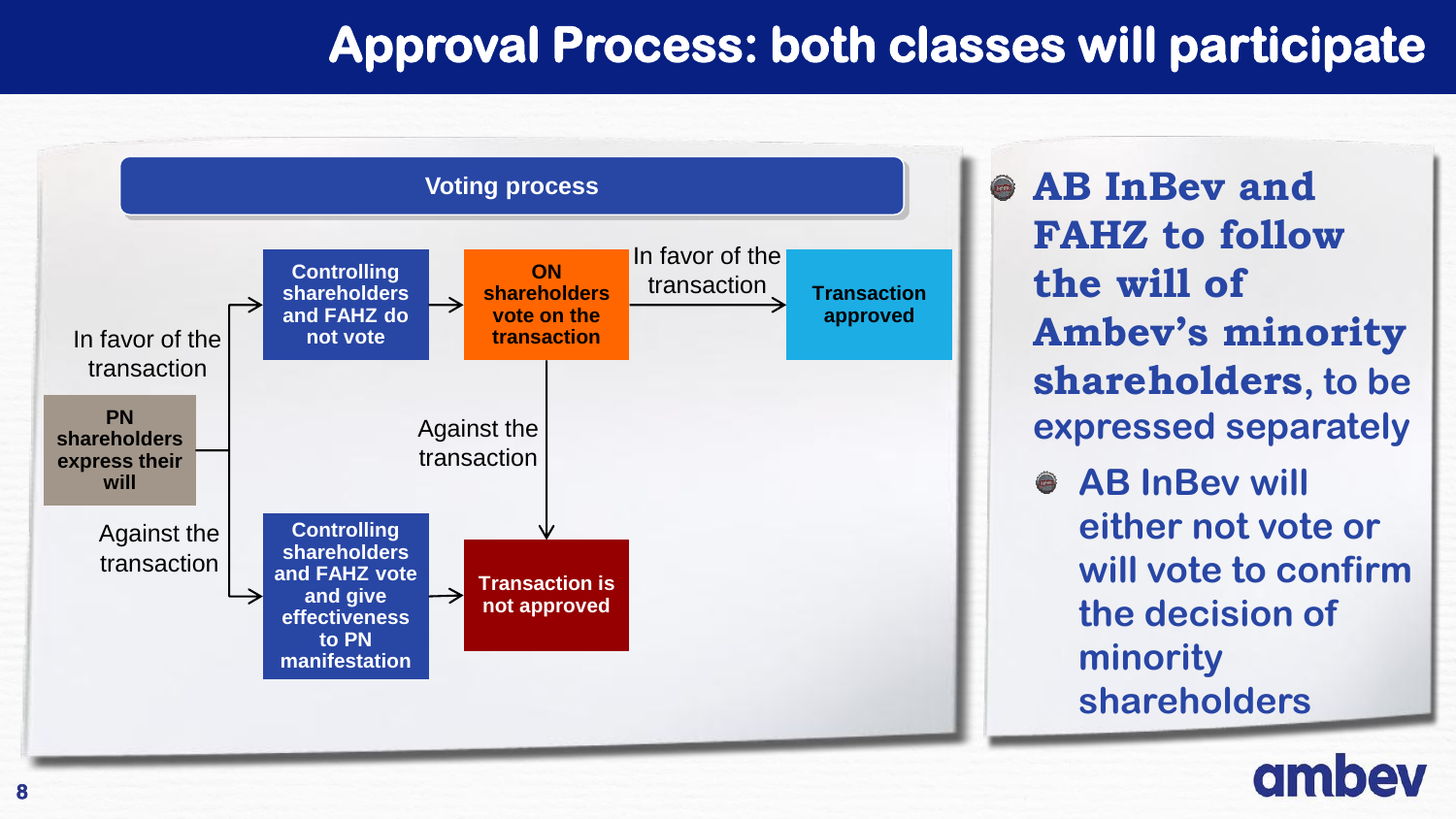#### **Preliminary transaction timeline**

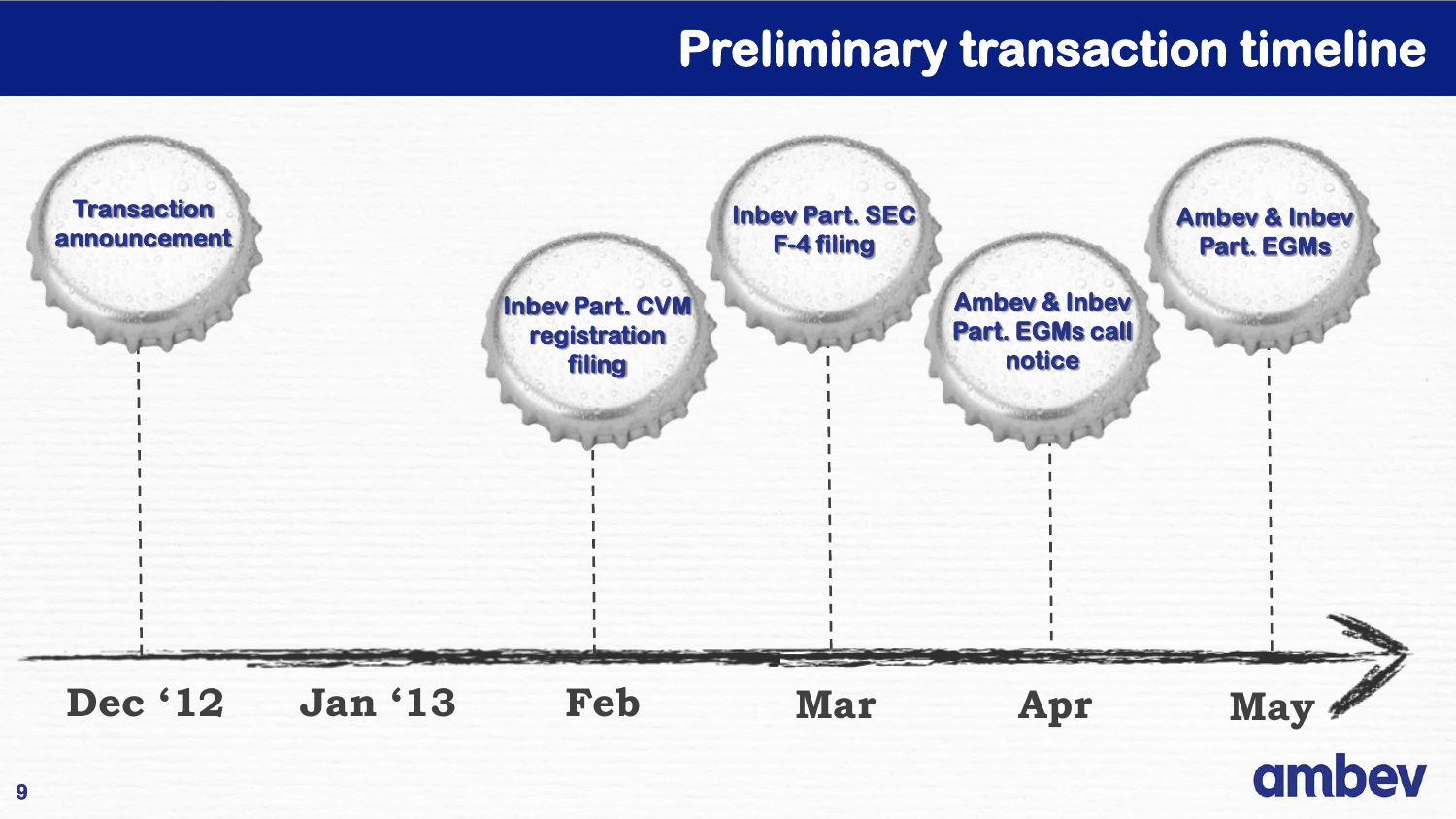#### **We see an opportunity to improve liquidity of our shares on the BM&F Bovespa and the NYSE...**



**Most liquid stocks in the iBovespa index - 30-day ADTV (R\$ million)<sup>1</sup>**